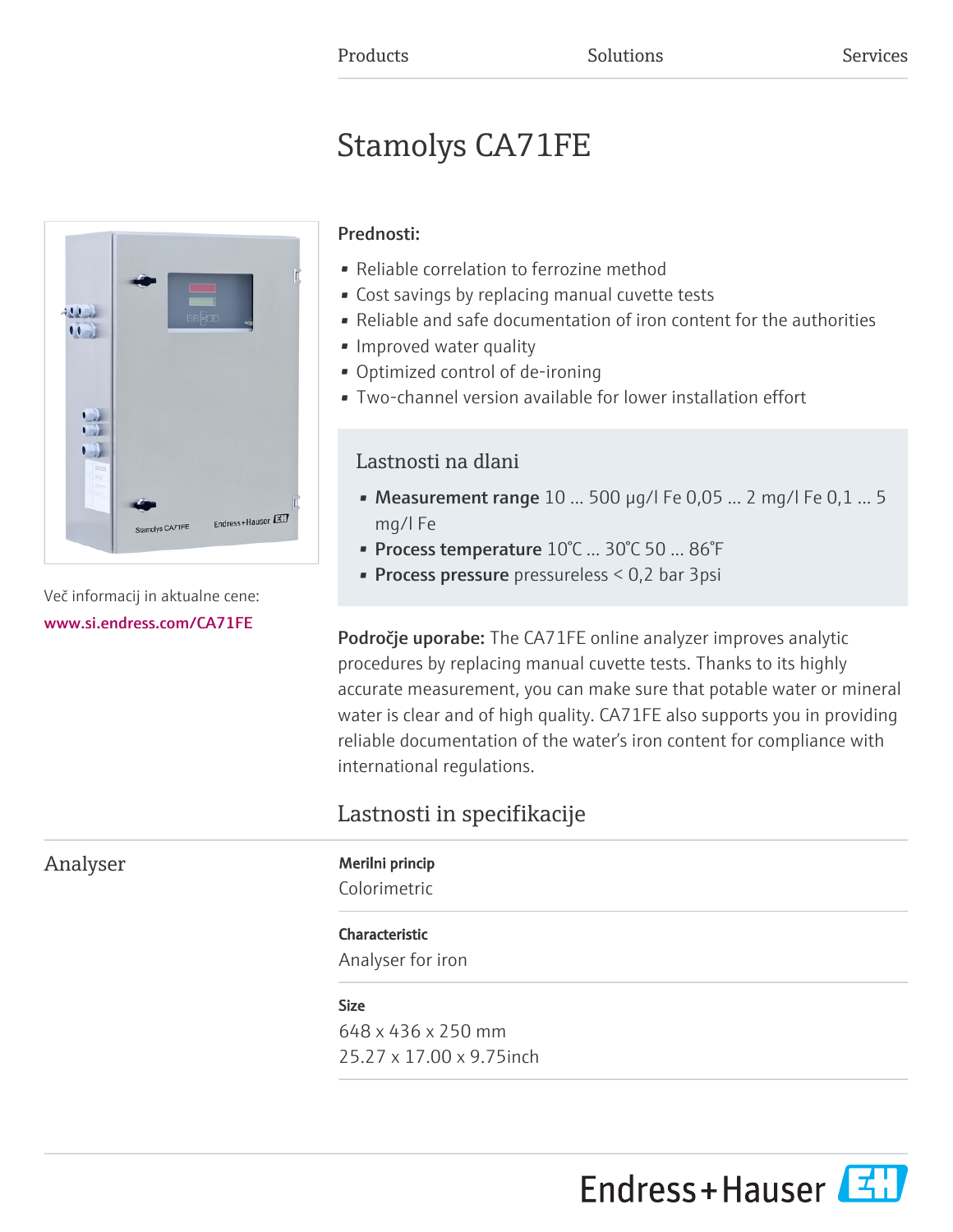# Analyser Design

GRP, Stainless steel or open frame

#### Process temperature

10°C ... 30°C 50 ... 86°F

#### Ambient temperature

5°C ... 40°C 41 ... 104°F

#### Process pressure

pressureless < 0,2 bar 3psi

#### Sample flow rate

min. 5 ml/min

#### Consistency of the sample

low solid content(TS<50mg/l)

#### Specials

at any time adaptable at suburb/customer conditions, twochannelversion available, sample fertilization without further pump possible

#### Application

Water / Wastewater / Processwater

#### Power supply

115 V AC / 230 V AC, 50/60 Hz

#### Output / communication

0/4 ... 20 mA Contacts: 2 limit contacts (per channel), 1 system alarm contact